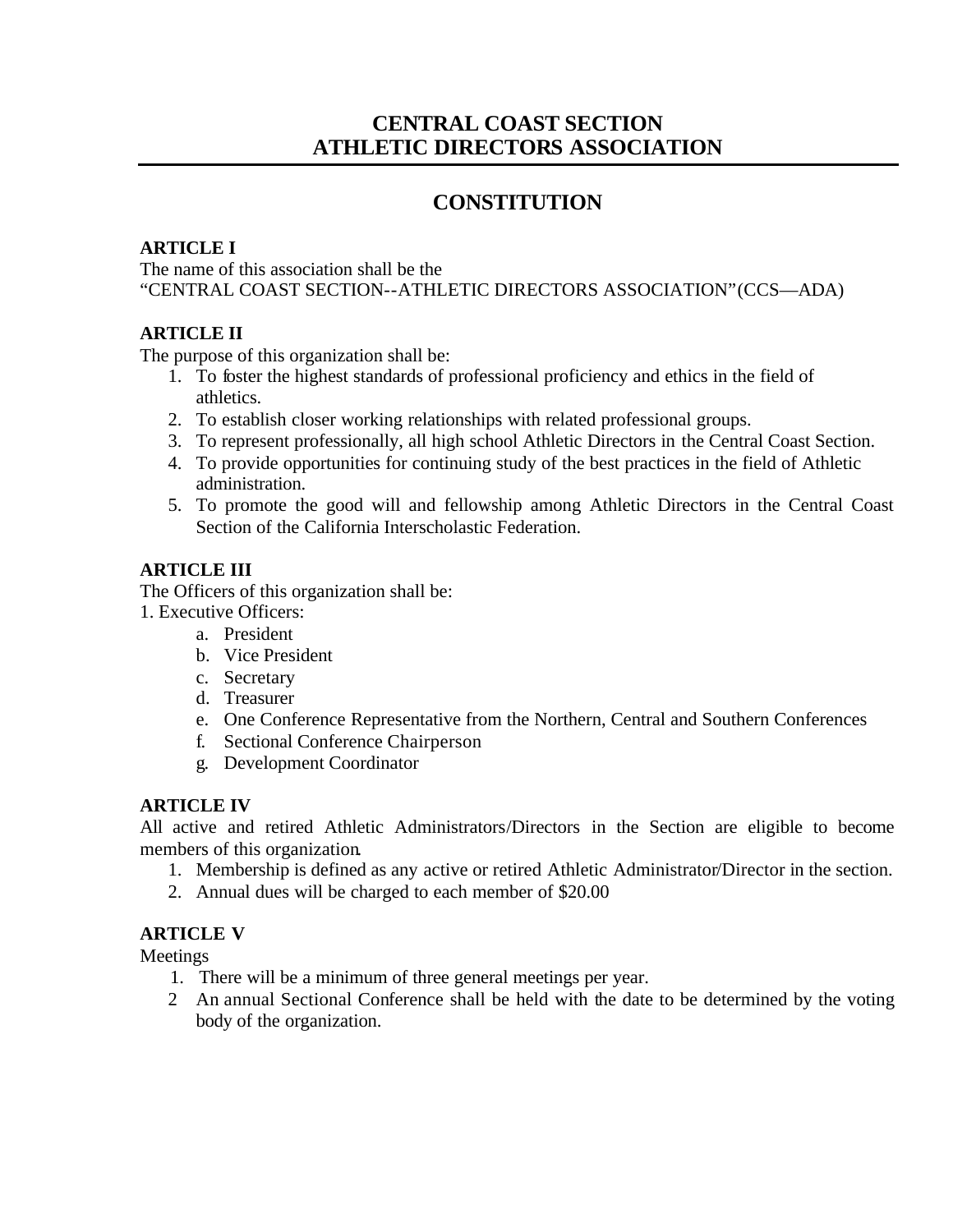### **ARTICLE VI**

Conduct of Meetings: Each meeting shall be conducted according to Roberts Rules of Order and a quorum of 10 members will make it official.

### **ARTICLE VII**

By – Laws: The By – Laws of this organization shall be the governing policy. The By - Laws shall be reviewed annually by the Executive Committee and any changes brought back to the voting membership for approval.

### **ARTICLE VIII**

Budget: The annual budget for the association shall be presented at the spring meeting of the organization. It will be up for approval at the fall meeting.

### **ARTICLE IX**

Audit: The financial records of this organization shall be audited annually, for presentation at the fall meeting. July  $1<sup>st</sup>$  through June  $30<sup>th</sup>$  constitutes a fiscal year.

### **ARTICLE X**

Term of Office: The term of office for an elected officer shall be one (1) year from July  $1<sup>st</sup>$  through June  $30<sup>th</sup>$ .

Elections shall be held at the spring meeting.

### **ARTICLE XI**

Vacancy: The Executive Officers shall declare a vacancy of an elected position as soon as it becomes known and fill such vacancy as soon as possible.

Approved at the May 12, 2005 meeting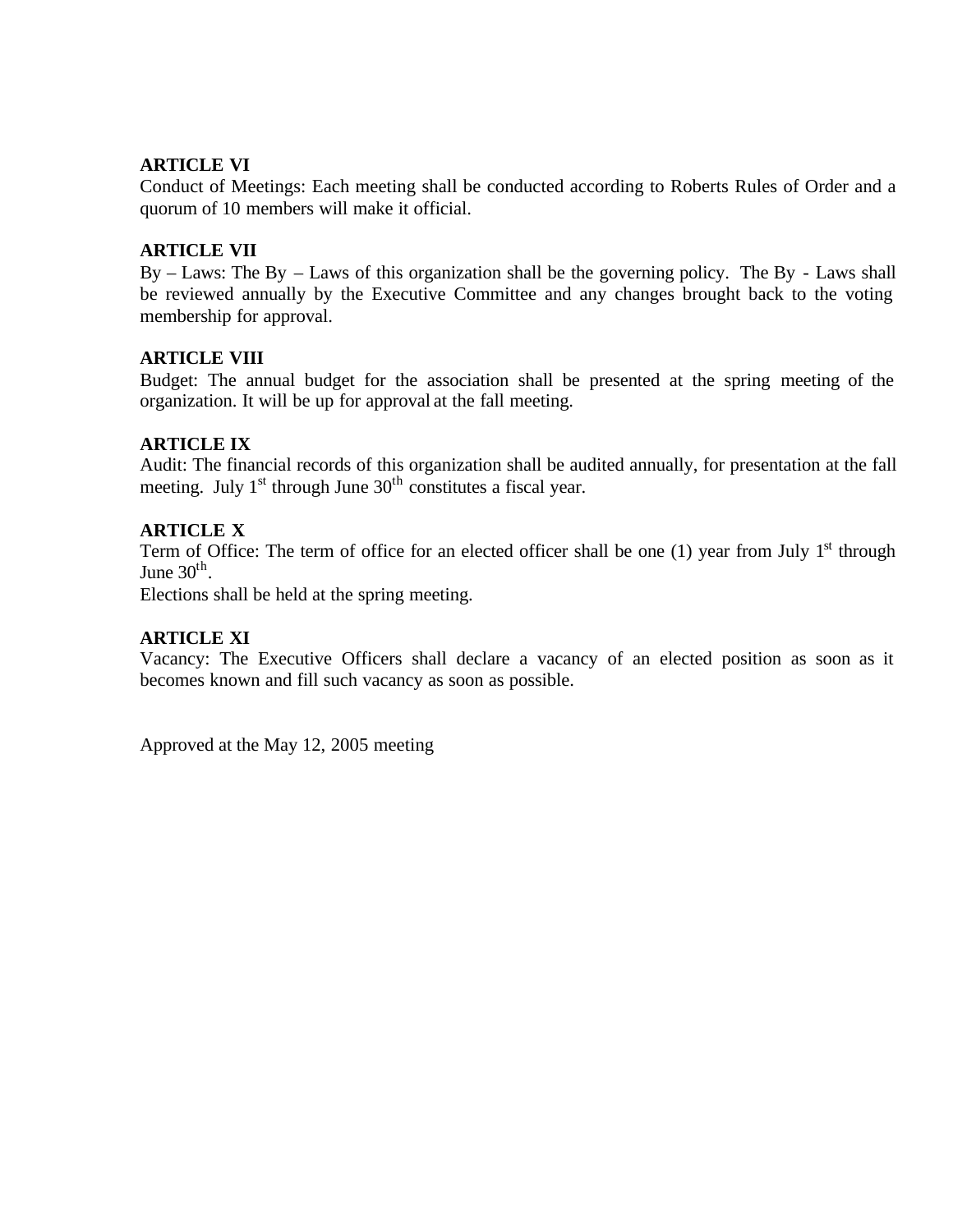# **Central Coast Section--Athletic Directors Association By – Laws**

### **Section I Duties of Officers**

### **President:**

- A. Serves as Chairperson of the Executive Committee:
- 1. Prepares the agendas for all Executive Committee and General Membership meetings.
- 2. Ascertains that all executive committee members are notified of time, date, and location of all executive meetings.
- 3. Assigns executive committee members to committees according to interest and when vacancies arise.
- 4. Coordinates the work of the executive committee through committee chairpersons and officers.
- 5. Notifies all principals and superintendents by letter that one of their staff has been elected to serve on the CCS--ADA.
- 6. Convenes the Executive Committee and any Committee Chairpersons, as deemed necessary.
- B. Maintains contact with the CCS--ADA membership through the Newsletter.
- C. Presides over annual CCS--ADA Conference.

## **Vice – President:**

- A. Serves as nomination chairperson during the nomination process in the spring of each year.
- B. Serves as acting President in the absence of President at all Executive and General meetings of the CCS--ADA.
- C. Responsible for any by law revisions and presents changes at the post year meeting at the executive committee meeting.

### **Secretary:**

- A. Keeps an accurate record of minutes of all executive and general session meetings.
- B. Prints and mails (email) meetings to members of the association.

## **Treasurer:**

- A. Keeps an accurate financial record of this organization.
- B. Provides a written financial statement to all members at each meeting.
- C. Assists in the preparation of association budget.
- D. Makes financial records available for the annual audit.
- E. Receives all monies for this organization and make all disbursements upon approval and direction of the Executive Committee.
- F. Serves as the registration chairperson for the Annual CCS--ADA Conference.

## **Sponsorship Chairperson**:

A. Responsible to secure appropriate educationally sound sponsorships that meet CCS--ADA guidelines.

### B. Secures and develops revenue sources to support the educational development of the members. **Membership Chairperson:**

- A. Solicits membership of Athletic Directors throughout the Central Coast Section.
- B. Prepares and distribute membership packets
- C. Distributes membership cards
- D. Updates membership application and update membership list.